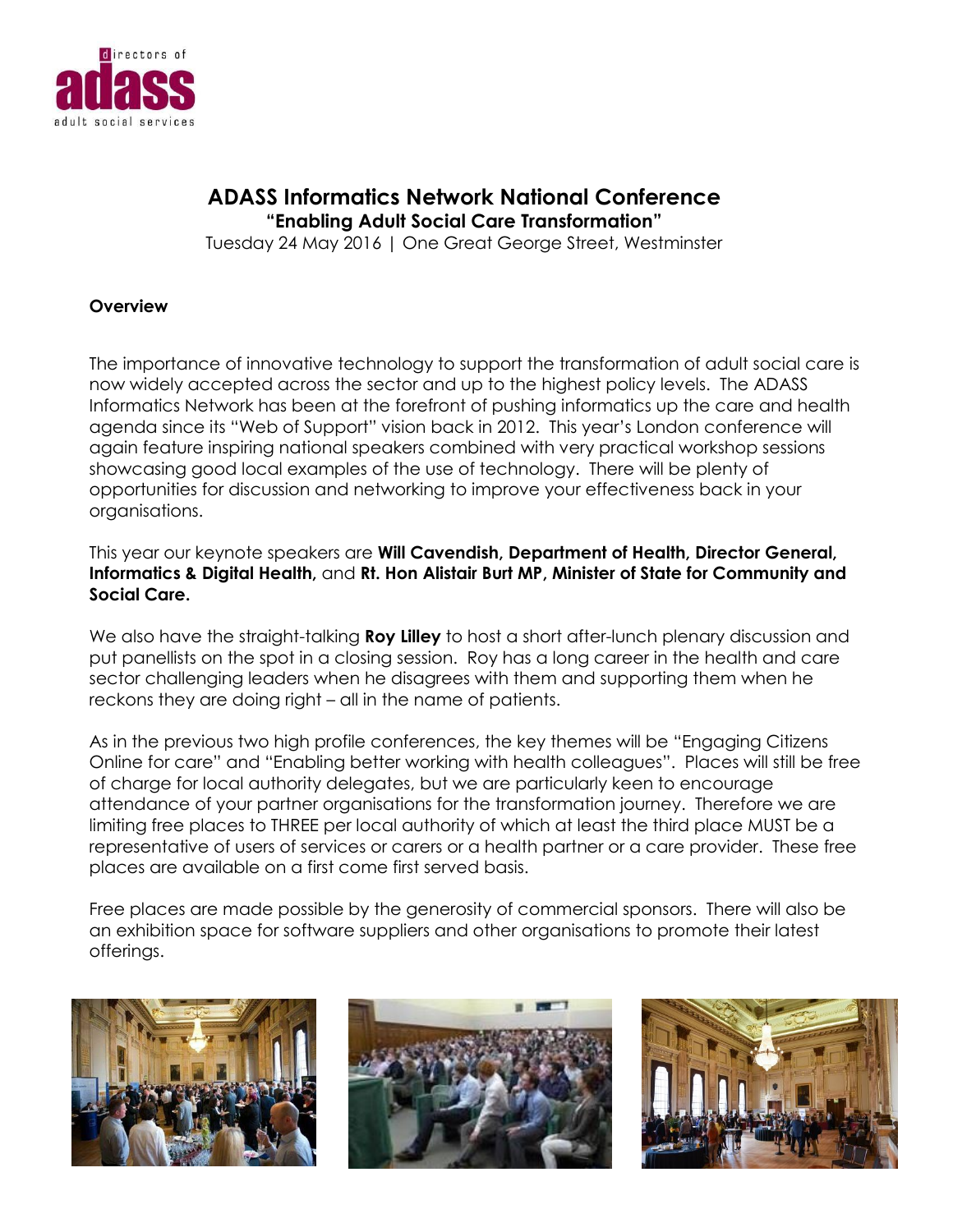

## **Sponsorship Packages**

#### **Gold Sponsor: £9,000+ VAT (co-sponsorship opportunity)**

- 50 minute workshop hosting opportunity
- Logo on all marketing and promotional material with gold sponsorship recognition
- Logo on tx2events website with link to respective sponsor home page
- Promotional material included in the delegate pack handed out to guests
- Logo on stage in main auditorium throughout conference, most prominent position
- Mention in welcome and closing address as sponsor
- Complimentary exhibiting space (3x2m) in Exhibition area (must be manned throughout)
- Four complimentary delegate passes for the conference

#### **Silver Sponsor: £7,000+ VAT (co-sponsorship opportunity)**

- 20 minute workshop hosting opportunity
- Logo on all marketing and promotional material with silver sponsorship recognition
- Logo on tx2events website with link to respective sponsor home page
- Promotional material included in the delegate pack handed out to guests
- Logo on stage in main auditorium throughout conference
- Mention in welcome and closing addresses as sponsor
- Complimentary exhibiting space (3x2m) in Exhibition area (must be manned throughout)
- Two complimentary delegate passes for the conference

### **Bronze Sponsor: £4,000 + VAT (co-sponsorship opportunity)**

- Logo on all marketing and promotional material with bronze sponsorship recognition
- Logo on tx2events website with link to respective sponsor home page
- Promotional material included in the delegate pack handed out to guests
- Mention in welcome and closing address
- Complimentary exhibiting space (3x2m) in Exhibition area (must be manned throughout)
- One complimentary delegate pass for the conference

### **Lunch Sponsor: £5,750 + VAT (Sole Sponsor)**

- Sole sponsorship of conference lunch
- Exhibitor opportunity at the lunch
- Opportunity to distribute company information/materials during lunch
- Mention in conference welcome and closing addresses as lunch sponsor
- Slide in main auditorium prior to lunch displaying 'Lunch sponsored by (logo)'
- Sponsor logo on all marketing and promotional literature with sponsorship recognition
- Logo on tx2events website with link to respective sponsor home page